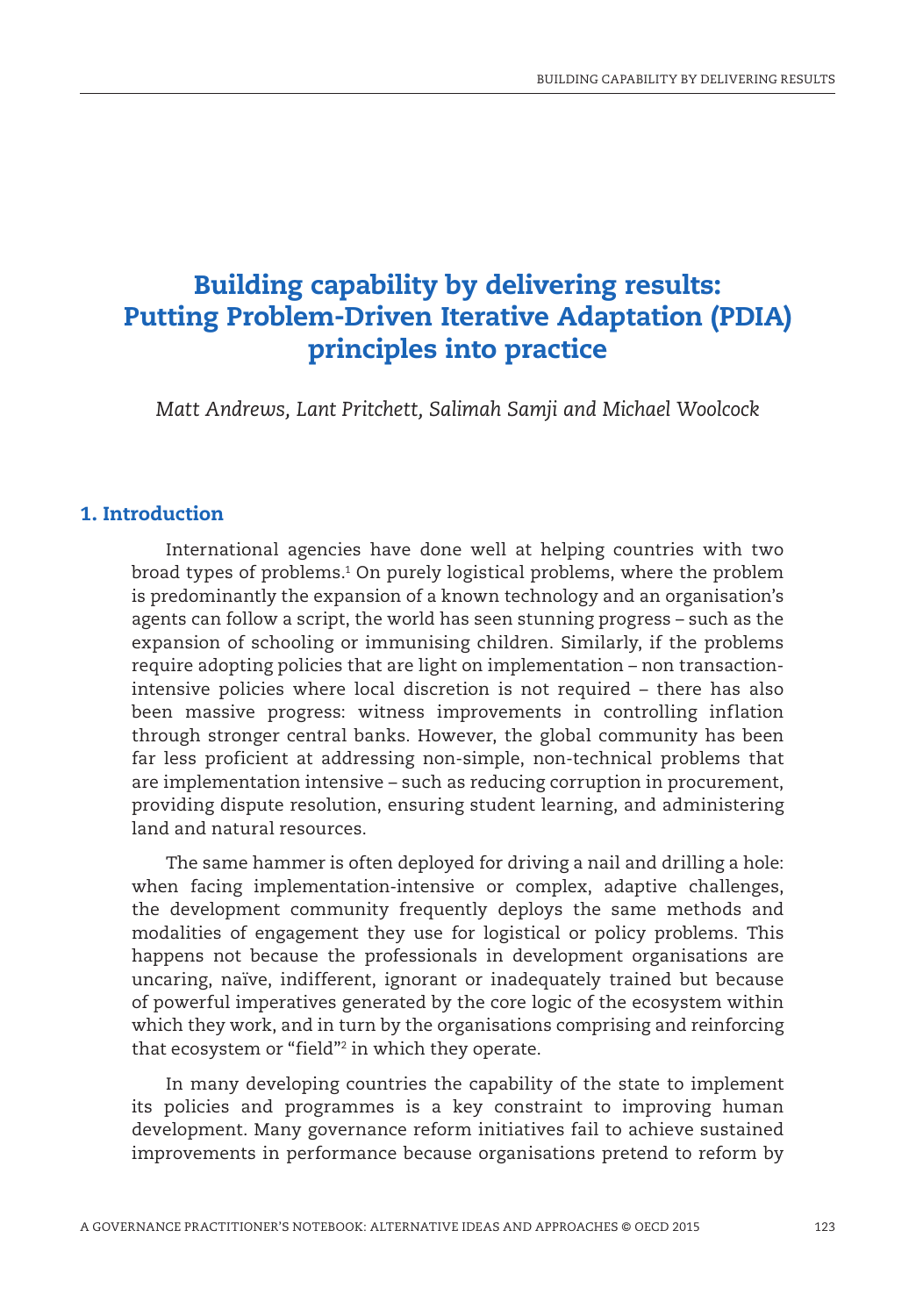changing what policies and organisational structures *look like* rather than what they *actually do*.

These notional policies allow donor countries (and thus donors themselves) to claim success without actually having achieved any. This process results from a pressure to mimic – when countries face ambiguous goals, are risk averse, uncertain about the means to achieve them and are dependent to varying degrees on external bodies. These external bodies have defined and codified best-practice solutions, which they either implicitly or explicitly compel recipient countries to copy, measuring success by the incidence of such copies (and/or by inputs provided or rules faithfully upheld). We refer to this ability of organisations to sustain legitimacy by imitating the forms of modern institutions without achieving their functionality, as "isomorphic mimicry"*.*

This process can compound upon itself, eventually making failing and flailing states (and the organisations within them) both internally resistant to reform and immune to external pressures for any real change: the more things change the more they stay the same. Donor countries provide bestpractice change scripts and the recipient countries comply, putting on the appearance of change without changing. Such carbon-copy states are then expected to function like real states. They are asked to perform tasks that are too complex and too burdensome, too soon, too often. This external engagement can, paradoxically, actively hinder the emergence of domestic, organically evolved functional organisations, by pushing too hard, so that stresses exceed capability. We call this premature load bearing.

How to enhance an organisation's ability to implement increasingly complex and contentious tasks is a problem whose solution is usually not known or even knowable up front. There are no easy or quick-fix solutions. Building state capability is an idiosyncratic process that looks different in each and every country; the specific institutional structures that come to have local legitimacy and effectiveness are highly dependent on a complex interplay of local context, history, politics and culture. In other words, the wheel must be reinvented, each and every time, because the *process* by which it emerges (or not) matters more than the *product*. We argue, as have many others, that solutions to these problems are not to be found in universal bestpractice techniques or generic institutional blueprints. You cannot import or transplant effective, sustainable institutions into any given developing context. In principle, most development professionals will nod in solemn agreement with such sentiments – everyone concurs that recipient countries "should be in the driver's seat", that "context matters", and that "there are no silver bullets" – but in practice this notional consensus is routinely violated; indeed, the imperatives of the aid architecture within which development is conducted essentially require that uniform responses are the norm.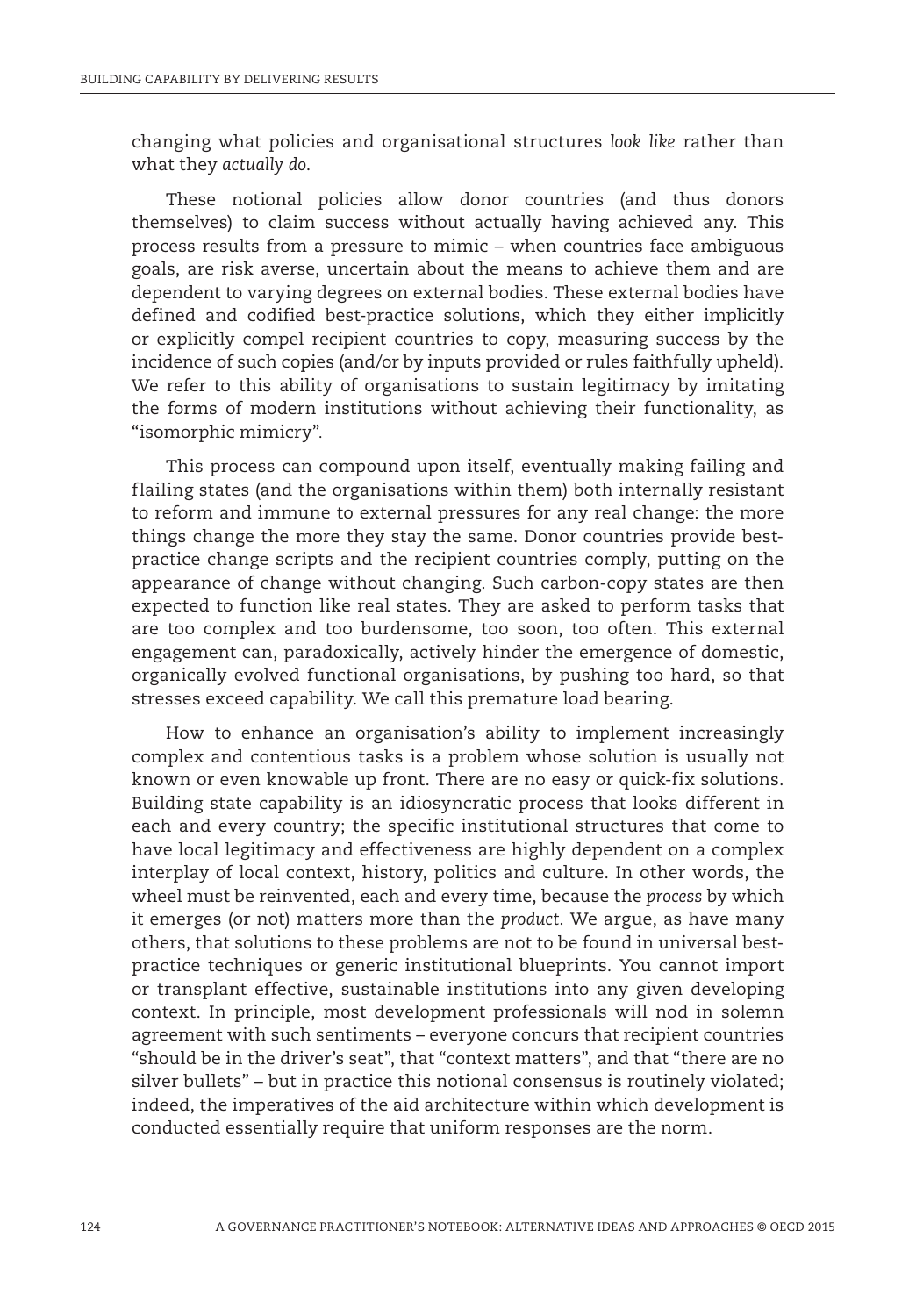Escaping this trap of stagnant capability and increasing frustration requires new conceptual models of state capability that go beyond transplanting other countries' institutional blueprints. Our alternative approach, called Problem-Driven Iterative Adaptation (PDIA), offers a framework and a method for the development community to do things differently. It rests on four principles:



### **Local solutions for local problems**

Transitioning from promoting predetermined solutions to allowing the local nomination, articulation and prioritisation of concrete problems to be solved.



### **Pushing problem-driven positive deviance**

Creating (and protecting) environments within and across organisations that encourage experimentation and positive deviance.



### **Try, learn, iterate, adapt**

Promoting active experiential (and experimental) learning with evidence-driven feedback built into regular management that allows for real-time adaptation.



Engaging champions across sectors and organisations who ensure reforms are viable, legitimate and relevant.

The PDIA approach argues that we don't need more "experts" selling "best practice" solutions in the name of efficiency and the adoption of global standards; we need instead organisations that generate, test and refine context-specific solutions in response to locally nominated and prioritised problems; we need systems that tolerate (even encourage) failure as the necessary price of success.

# 2. Construct locally driven problems

PDIA is about building capability through the process of solving good problems. It's not about finding *the* solution and then replicating that solution; it places emphasis on the *process* of solving problems, not the solutions themselves. Historically, this is how today's most effective organisations acquired and now maintain their capability for implementation. It is not easy or without real risk but ultimately it is a more sustainable approach because it infuses legitimacy into change processes that inherently generate a contentious mix of "winners" and "losers".

Problems are key to driving change. Change usually happens if the following conditions exist:

- There is disruption in the context (i.e. something is recognised to be going wrong, because of a crisis or some disruption to the status quo).
- Those who need to change are willing to question the way they do things (i.e. the incumbents are weakened).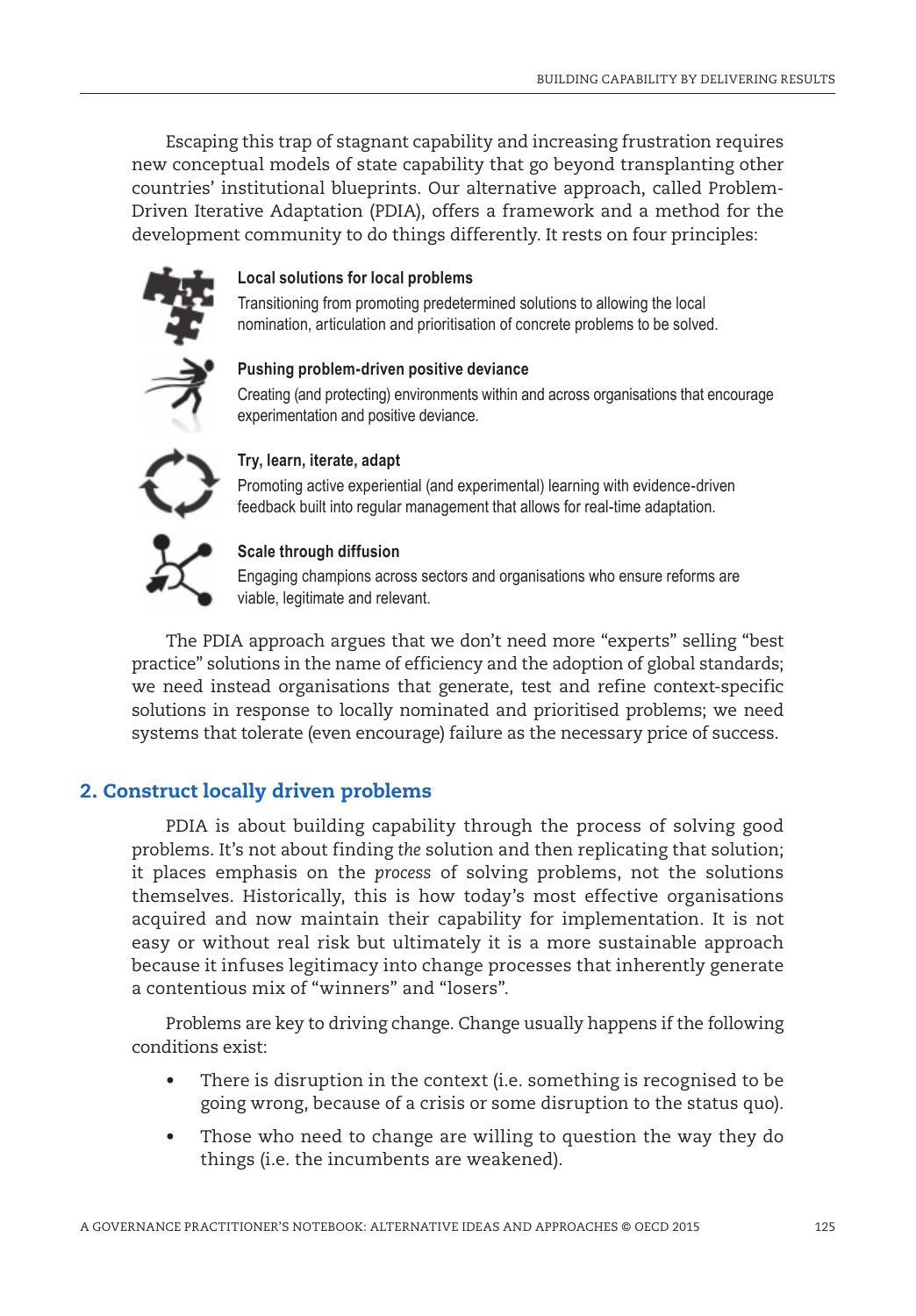- There is an active search for a real and legitimate "new" alternative (i.e. for something that can be done and will be fit to context).
- The power of agency is mobilised around the new approach instead of the old ways.

Most development practitioners think their work is already structured around problems. However, their problems are often identified and constructed from the top down or are determined by external experts. In addition, when asked to name a problem, they often name the lack of a solution (e.g. you don't have a procurement system). This leads to standardised interventions, which don't address the actual problem.3 Put differently, such approaches place development professionals in the business of selling solutions they happen to have rather than working with counterparts to craft solutions to specific problems that counterparts themselves have identified and prioritised.

The most vexing problems in the public sector are "wicked hard" – they are simultaneously logistically complex, politically contentious (i.e. implementing them generates potentially hostile resistance), have no known solution prior to starting, and contain numerous opportunities for professional discretion. Often, such meta problems need to be broken down into smaller and more manageable problems around which support can be mobilised and ultimately solved.4 One needs to have mechanisms to identify problems, to construct and deconstruct the problems, to refine the problem based on emerging experience, and to ensure that the problem provides some aspirational goal for action and plausible entry points to start executing change.

A good problem therefore, is one that is locally driven, where local actors define, debate and refine the problem statement through shared consensus. In reality, the process of problem identification is likely to be long, iterative and uncertain – much longer and more uncertain than most of today's development agencies are set up to accommodate.

We believe that constructing local problems is *the* entry point to beginning the search for solutions that ultimately drive change.5 A problem that matters is one that gets attention and mobilises action. Such action requires coalitions – groups of agents mobilised to work together to solve common problems that they cannot solve on their own. A clear problem can become the basis for an honest and directed search for legitimate and contextually relevant solutions.

The process of problem identification is a long iterative process of diagnosing, testing and revising; the learning thus needs to be experiential, occurring in real time, with built-in rapid cycles feeding back into design and implementation. It requires taking calculated risks, embracing politics and being adaptable (thinking strategically but building on flexibility). Crucially, one needs the humility to accept that we do not have the answers and to accept, discuss and learn from failure.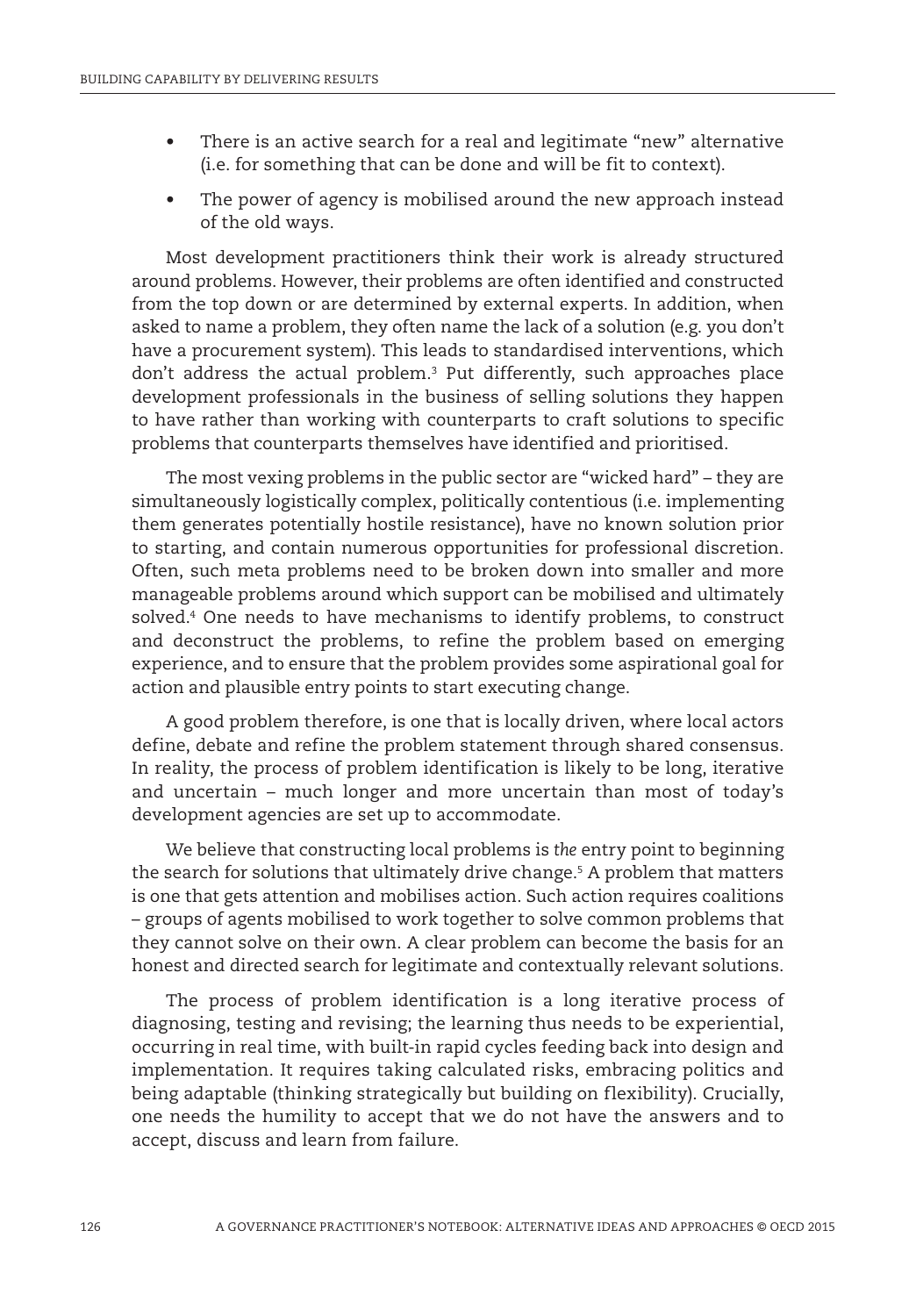# 3. Build and maintain authorisation

An impact evaluation assumes that outputs are a given and tests whether outputs lead to outcomes. In reality, however, the key outputs required often do not materialise and therefore outcomes are not achieved; more importantly, there is no learning about where, how and why the failure occurred in the process of going from inputs to outputs to outcomes. The iterative learning process in PDIA helps ensure that inputs are being translated into activities, which in turn are leading to outputs.

To put PDIA into practice, it requires that agents receive authorisation to do things that, in their current ecosystem, they are not allowed to do. It requires changes in an organisation's authorising mechanisms and personnel structure to authorise a reform, to incubate it, and then to get it moving.

How does one gain and secure robust authorisation? This brings us to the topic of leadership, a topic that is often overlooked in development, or addressed is superficial ways. Given a specific development project, who – notionally and actually – leads the reform process? On what basis is that person identified as a leader? Do they have access to adequate resources? To top-down authority? Implementing power? Rather than the traditional view of leadership – whereby development projects seek to gain authorisation through an individual champion, who is sufficiently high ranking to help push through a proposed reform – we argue that reforms are never really led by one person alone. Indeed, this "hero orthodoxy" can actually be another source of failure in development. Successful change comes instead through multi-agent leadership. In this view, the cumulative and concerted efforts of a networked team (rather than any one leader alone) result in success.

If the right people needed to make a reform succeed are not initially engaged together, how can we get authorisation across multiple domains? Potential collaborators might come from different sectors/levels/agencies within a government, they might have different individual capacities, they might not have even met each other. In a case of legal reform, for example, change might require authorisers from the Ministry of Justice and also the local court systems, which each have their own completely different authorising environments. How do these authorisers get together? In such cases, collaborators/coalitions are helpful in making effective teams that can push reforms and create spaces for authorisation.

We do not believe that building the state's capability for implementation – or development in general – happens exclusively or even predominantly from the top down. We hold, rather, that change primarily takes root when it involves broad sets of agents engaged together in designing and implementing locally relevant solutions to locally nominated and prioritised problems. PDIA is about building and sustaining broad coalitions of stakeholders, at both the political and implementation level, working toward a shared goal. You do not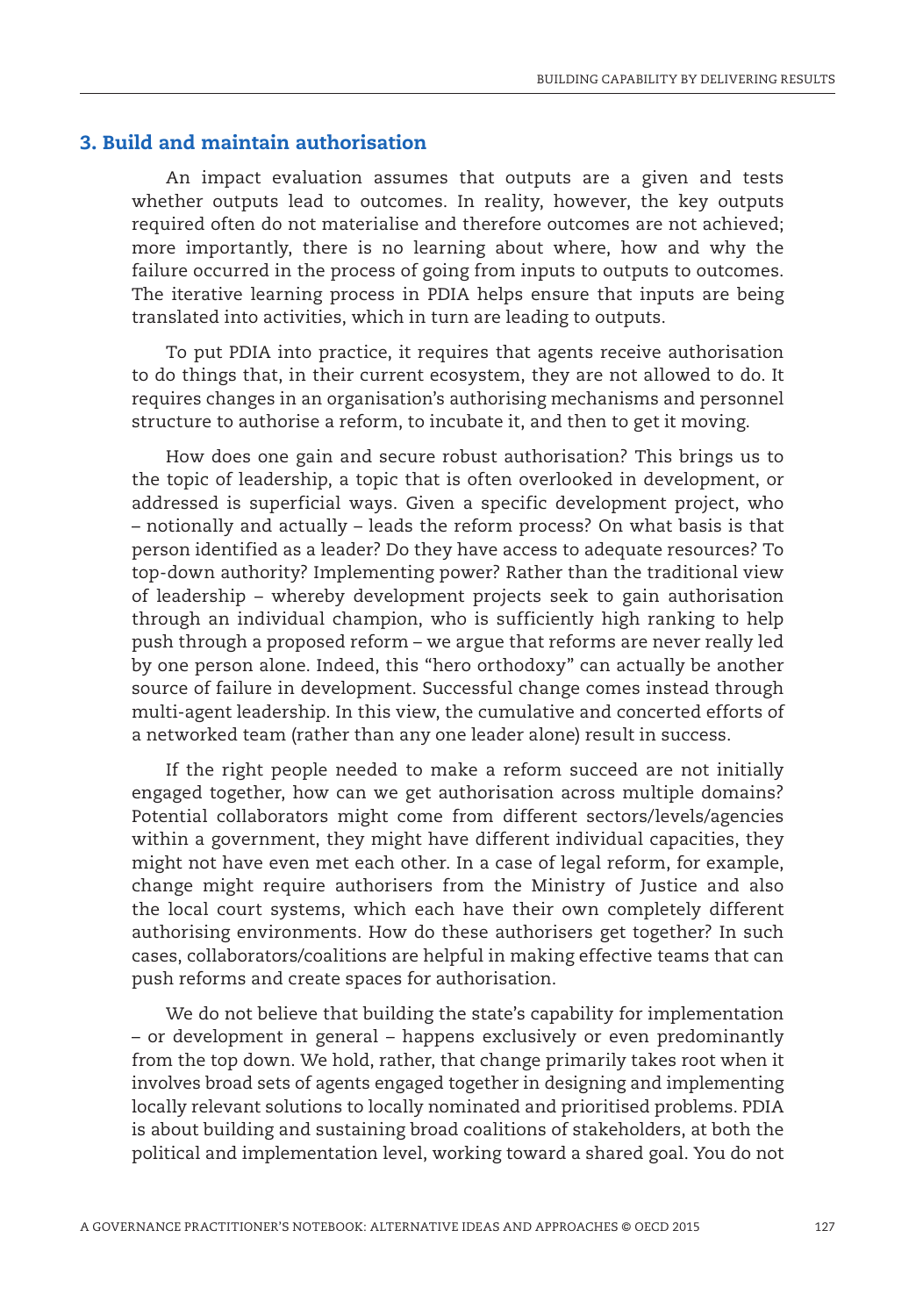just have to maintain the initial authorisation, but also expand the number of actors who provide authorisation, thus building momentum and increasing the legitimacy of the project or reform.6 We call this "building capability by delivering results".

## 4. Learn, iterate and adapt

Figure 1 shows how the PDIA process works, through a series of six-stage "find and fit" iterations that are intended to foster the gradual but progressive identification and implementation of reforms that help governments escape the capability trap.

Figure 1. A six-stage "find and fit" iteration within the PDIA approach



Figure 2 illustrates how PDIA achieves this kind of gradual functional improvement with growing legitimacy. Step 1.1 captures Stages 1 to 3 in the discussion above, where reform groups identify and implement actions they have identified as important in solving a particular problem. This step helps the group learn about enhancing state capability and functionality. Step 1.2 consolidates Stages 4 and 5, where reform groups use information from the earlier stages to consolidate and build legitimacy and support for the reform. At this point, the reform group has not identified a final solution but has progressed somewhat in this direction. It has learned what is needed to fit those parts of the solution that have been identified to the context and it has ensured that there is support for the step that has been taken – and authority to take another step (2.1). As the group iterates through these stages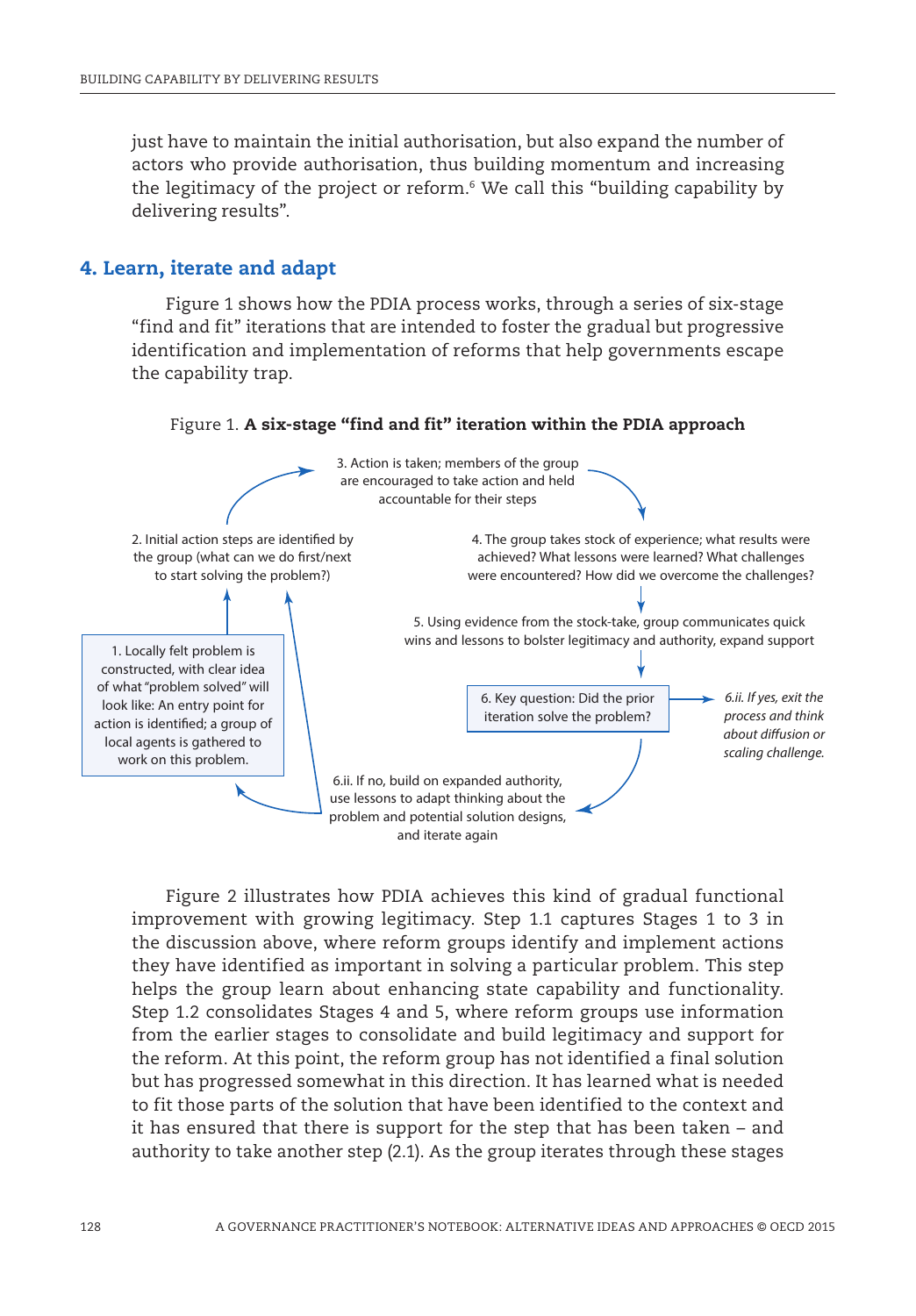in repeated iterations (Steps 2 and 3), it finds and fits more dimensions of the solution to the context. Gradually, this leads to an end point where the problem is solved.



## Figure 2. Iterating to meet the dual challenge of legitimacy and functionality in reform

Figure 3. Putting PDIA to work in Mozambique

#### **2000-2007**

Major demand on Mozambique's judicial sector. Insufficient and disorganised supply.

#### **2007-2012**

Donors support multi-million dollar project to build case management system to improve management in sector.

#### **2012**

Project monies have been disbursed; no system exists and Mozambique's judicial sector is still poorly managed. There is no co-ordinated availability of data to make decisions, make budgets or manage resources.

**2013 Minister of Justice asks for help.**

# **3. Take action; try, learn, iterate, adapt**

For six months… running into capacity constraints, political tensions and other roadblocks that stopped past projects. But this time the team was iterating, so they could work around and through the challenges.

### PDIA in Mozambique

#### **1. Getting Authorisation to Start** *First question:*

What problem do you need solved, Madam Minister?

*Second question:* Will you authorise work with a team in the sector?

Starting small, building authority, results over time.

### **Problem**

prob**·**lem 1. A matter or situation regarded as unwelcome or harmful and needing to be dealt with and overcome.

#### **2. Building team of local people, all with broader connections into sector:**

What is the problem? How do we construct it (to gain attention)? How do we deconstruct it (to find entry points for action)? Where do we start looking for solutions?



#### **4. After six months**

Cross-sectoral team has an Excel spreadsheet full of data about sector, can use this in budget process. Not a formal "system" but a functional hybrid.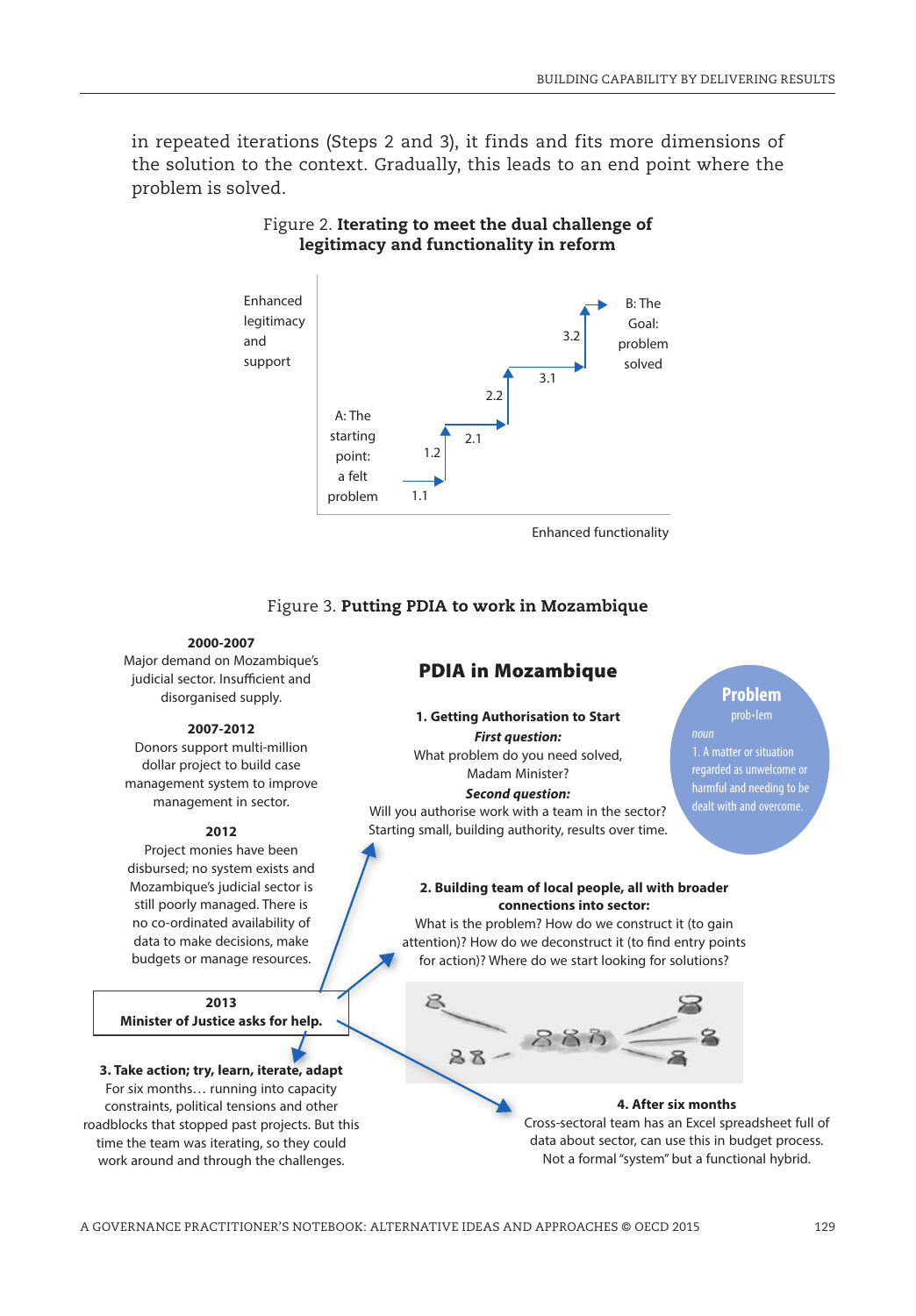To summarise, PDIA focuses on solving locally nominated and defined problems in performance (as opposed to transplanting pre-conceived and packaged "best practice" solutions). It seeks to create an authorising environment for decision making that encourages positive deviance<sup>7</sup> and experimentation (as opposed to designing projects and programmes and then requiring agents to implement them exactly as designed). It embeds this experimentation in tight feedback loops that facilitate rapid experiential learning (as opposed to enduring long lag times in learning from evaluation after the fact). It actively engages broad sets of agents to ensure that reforms are viable, legitimate, relevant and supportable (as opposed to a narrow set of external experts promoting the top-down diffusion of innovation). In Mozambique, a PDIA approach to judicial reform has followed this sequence (see Figure 3).8

The PDIA approach has many intellectual forebears and contemporaries.<sup>9</sup> We situate PDIA within this ever-evolving intellectual landscape alongside related work by academic researchers, business thinkers and development practitioners, identifying the similarities and differences between these approaches. While PDIA shares many similarities with – indeed, actively borrows from – many aspects of this recent (and not-so-recent) literature, it is in fact quite different. PDIA aspires to provide a fully comprehensive framework, one that integrates the strengths and builds on the weaknesses revealed by antecedent approaches. We aim to provide a set of principles and approaches together with an array of techniques for coping with each of the concrete steps: problem definition, creating authorised space for novelty and positive deviation, feedback and iteration, and scaling achieved by diffusing new ideas and strategies through an expanding community of practice.

## 4. Conclusion: PDIA-ing PDIA

Across the world, historically unprecedented gains have been achieved in development over the last fifty years. Much of this has happened, however, through the decline of awful things (large-scale wars, famines, pandemics, everyday violence), the advent of more pro-development policy reforms overseen by technocratic elites (trade openness, fiscal stability) and the introduction of services, or aspects of services, amendable to implementation via a minimally comprehensive logistics apparatus (building schools, printing textbooks, immunising babies).10 As difficult and important as these achievements have been, that was the easy part; as development *succeeds* it only gets harder, because the scale and complexity of the organisational tasks required to sustain and advance a modern economy, society, polity and public administration intensifies. Land administration, pension systems, food safety, progressive taxation, business regulation, public health, environmental management, energy infrastructure, transport systems… All of these and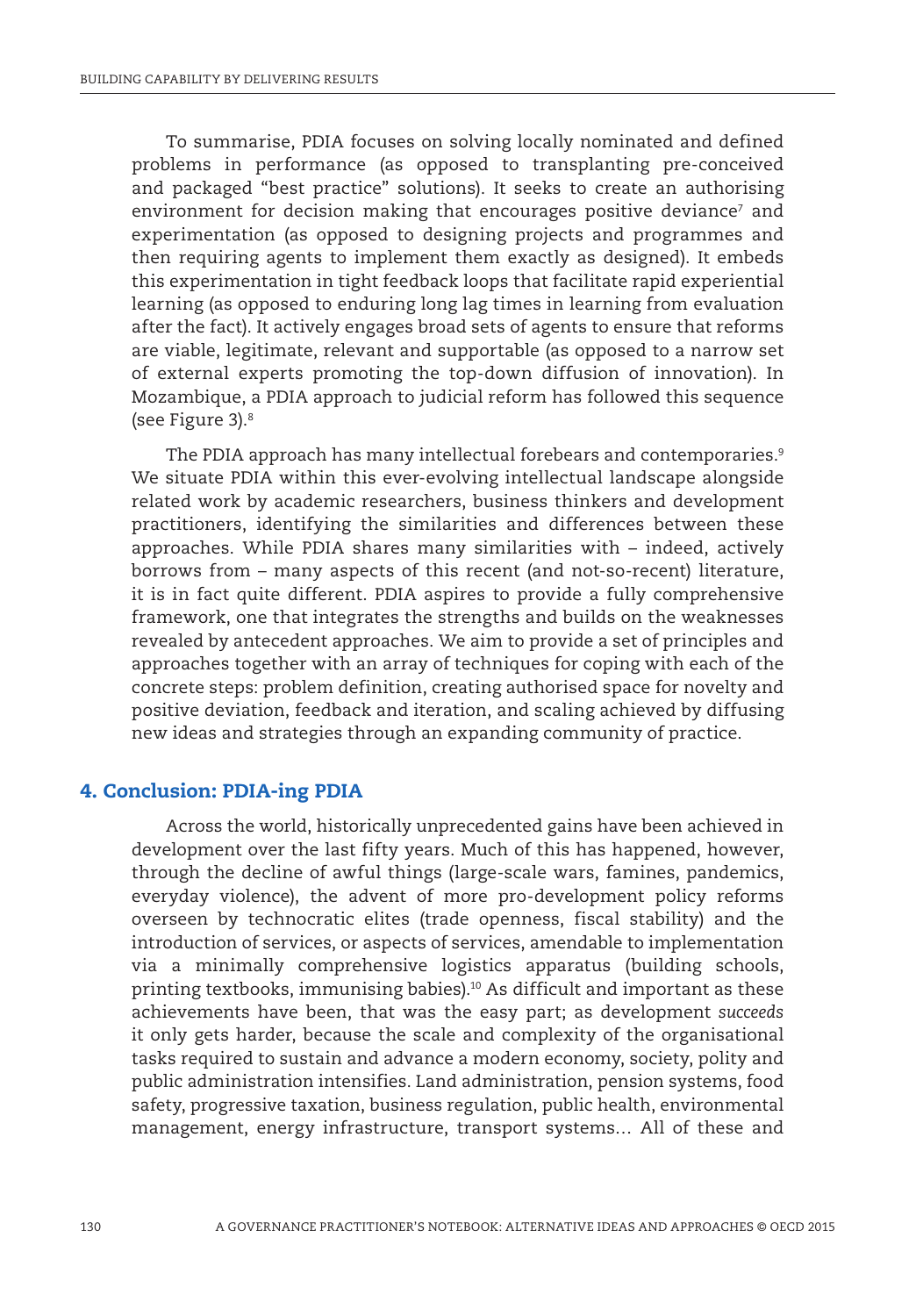more are, or become, central tasks of middle-income countries, and their effective implementation necessarily requires a highly capable state.

Our prevailing aid architecture is inadequately situated to engage with these challenges, but engage with them we must: historical events, geopolitical realities, the advocacy of social movements, broader shifts in public sentiment regarding the importance of human rights and reducing corruption, and (most importantly) the demands of developing countries themselves have combined to put these challenges front and centre of the  $21<sup>st</sup>$  century development agenda. Instead of asking an aid architecture strong on logistics and policy reform to take on the qualitatively different challenges of building institutional capability, which are deeply complex and contentious, we need a complementary, customised and customisable architecture that is fit for purpose. Instead of forcing square pegs into round holes, we need strategies for responding to development pegs of all shapes and sizes.

PDIA is one attempt to respond to this challenge. To move PDIA – or strategies broadly similar to it – from the margins to a more central place in development strategy, however, will clearly require more than clarion calls, some publications, a few training programmes or high-energy conferences. It will take a global social movement of development professionals who are willing and able to create (and protect) space within their own organisations for "doing development differently"<sup>11</sup> and who can integrate their experiences with those of others. It will take putting into practice the principles we have outlined here as they seek to instantiate and then expand this movement, whose credibility will ultimately turn on being able to demonstrate, most especially to colleagues, clients and counterparts, that a superior alternative to orthodoxy is not only think-able and say-able but do-able. These processes are now underway – in justice reform in Mozambique and Cambodia, in service delivery reform in Albania and Indonesia, in civil service reform in Sierra Leone – and are being deployed by a range of development agencies, even as much surely remains to be done. It is a challenge to which we invite readers to contribute as this movement itself collectively learns to iterate, learn, improve and expand.

#### *Notes*

- 1. This chapter summarises more detailed findings and arguments in Andrews (2013a); Pritchett, Woolcock and Andrews (2013); and Andrews, Pritchett and Woolcock (2013). Access to the various publications and resources associated with this work can be found at the Building State Capability programme (based at Harvard University's Center for International Development); see <http://bsc.cid.harvard.edu/>.
- 2. The concept of an organisational "field" comes from Bourdeiu (1993).
- 3. Watch the Building State Capability (BSC) video, "Selling solutions vs. solving problems" ([http://vimeo.com/92338009\)](http://vimeo.com/92338009).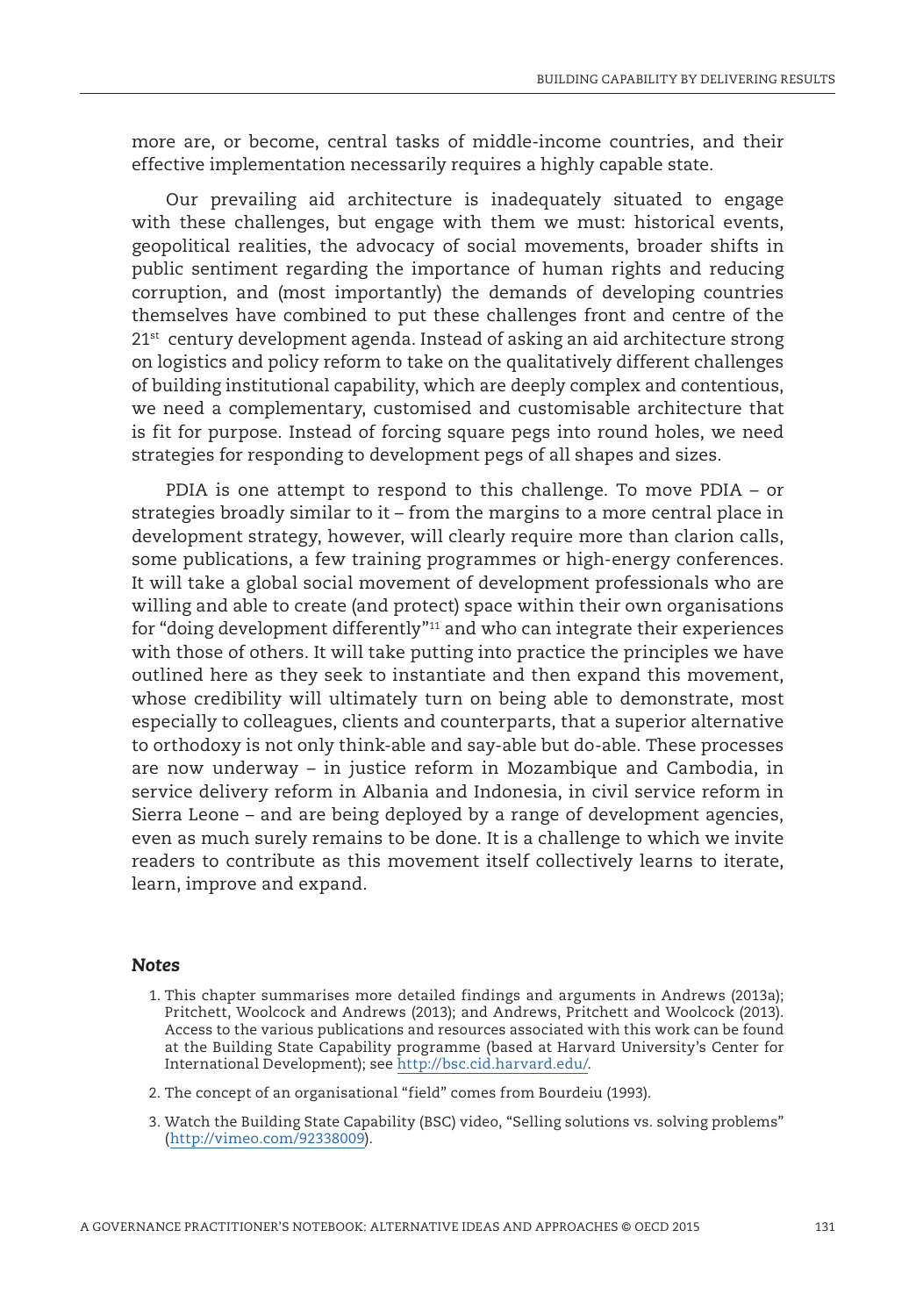- 4. Watch the BSC video, "Deconstructing sticky problems" ([http://vimeo.com/91733930\)](http://vimeo.com/91733930).
- 5. Watch the BSC video, "Real problem driven reform" [\(http://vimeo.com/91733932\)](http://vimeo.com/91733932).
- 6. Watch the BSC video, "Maintaining your authorizing environment" ([http://vimeo.](http://vimeo.com/84691288) [com/84691288\)](http://vimeo.com/84691288).
- 7. The idea of learning from "positive deviance" is most forcefully articulated in Pascale, Sternin and Sternin (2010). See also Andrews (2013b).
- 8. For details on the Mozambique case, see Andrews (2014).
- 9. See, for example, Lindblom (1959).
- 10. See Pinker (2011), Deaton (2013) and Kenny (2012).
- 11. See this movement's "manifesto" and strategy agenda at: [http://doingdevelopmentdifferently.](http://doingdevelopmentdifferently.com/) [com/](http://doingdevelopmentdifferently.com/).

### *Bibliography*

- Adler, D., C. Sage and M. Woolcock (2009), "Interim institutions and the development process: Opening spaces for reform in Cambodia and Indonesia", *BWPI Working Paper*, No. 86, Brooks World Poverty Institute, University of Manchester.
- Andrews, M. (2014), "Can one retell a Mozambican reform story through problem driven iterative adaptation?", *Faculty Research Working Paper Series*, RWP14-018, Harvard Kennedy School, Harvard.
- Andrews, M. (2013a), *The Limits of Institutional Reform in Development: Changing Rules for Realistic Solutions*, Cambridge University Press, New York.
- Andrews, M. (2013b), "How do governments get great?", *Faculty Research Working Paper Series*, RWP13-020, Harvard Kennedy School, Harvard.
- Andrews, M. (2013c), "Explaining positive deviance in public sector reform in development", *Faculty Research Working Paper Series*, RWP13-040, Harvard Kennedy School, Harvard.
- Andrews, M., J. McConnell and A. Wescott (2010), *Development as Leadership-Led Change: A Report for the Global Leadership Initiative,* World Bank, Washington, DC.
- Andrews, M., L. Pritchett, and M. Woolcock (2013), "Escaping capability traps through Problem Driven Iterative Adaptation (PDIA)", *World Development*, Vol. 51(11), pp. 234-44.
- Booth, D. (2013), *Facilitating Development: An Arm's Length Approach to Aid,* Politics and Governance, ODI (Overseas Development Institute), London.
- Booth, D. (2011), "Working with the grain and swimming against the tide: Barriers to uptake of research findings on governance and public services in low-income Africa", *Africa Power and Politics Working Paper*, No. 18, ODI, London.
- Bourdeiu, P. (1993), *The Field of Cultural Production: Essays on Art and Literature,* Polity Press, Cambridge, UK.
- Deaton, A. (2013), *The Great Escape: Health, Wealth and the Origins of Inequality,* Princeton University Press, Princeton, NJ.
- Kenny, C. (2012), *Getting Better: Why Global Development is Succeeding—And How We Can Improve the World Even More*, Basic Books, New York.
- Levy, B. and F. Fukuyama. (2010), "Development strategies: Integrating governance and growth", *Policy Research Working Paper*, No. 5196, World Bank, Washington, DC.